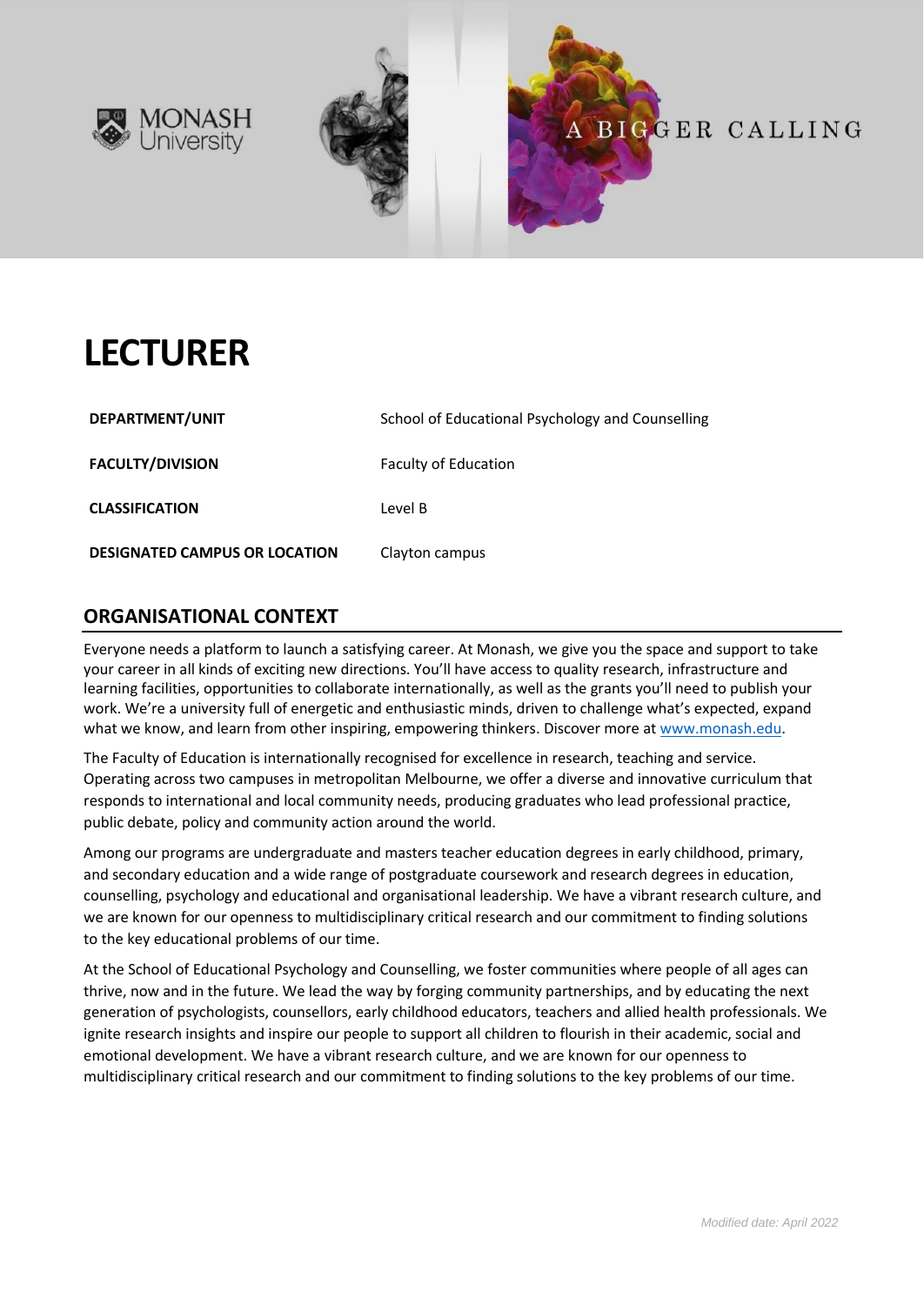# **POSITION PURPOSE**

A Level B academic is expected to make contributions to the teaching effort of the University and to carry out activities to maintain and develop their scholarly, research and/or professional activities relevant to the profession or discipline.

The appointee will be responsible for primarily teaching in the psychology and counselling programs (as required) in the School of Educational Psychology and Counselling. The Lecturer will have a sound knowledge of the theories and applications of counselling theories and interventions, with a particular reference to educational psychology and counselling. Their research interests are expected to be in the field of counselling theories, applications and interventions within the educational psychology and counselling fields.

**Reporting Line:** The position reports to Head of School

**Supervisory Responsibilities:** Not applicable

**Financial Delegation:** Not applicable

**Budgetary Responsibilities:** Not applicable

## **KEY RESPONSIBILITIES**

Specific duties required of a Level B academic may include:

- **1.** The preparation and delivery of workshops, practical classes, seminars and lectures
- **2.** Initiation and development of unit and course material
- **3.** Assuming Unit Coordinator and Chief Examiner roles
- **4.** Supervision of the program of study for postgraduate students engaged in course work
- **5.** Supervision of postgraduate research projects
- **6.** Conduct and publish research and apply for research income, in the field of educational psychology and counselling
- **7.** Involvement in professional activity
- **8.** Development of course material with appropriate advice from and support of more senior staff
- **9.** Marking and assessment
- **10.** Consultation with students
- **11.** A range of administrative functions the majority of which are connected with the units in which the academic teaches
- **12.** Attendance at departmental, school and/or faculty meetings and/or membership of a number of committees
- **13.** Other duties as directed from time to time

## **KEY SELECTION CRITERIA**

#### **Education/Qualifications**

- **1.** The appointee will have:
	- A doctoral or masters qualification in the relevant discipline area or equivalent accreditation and standing; and/or
	- general registration with the Psychology Board of Australia or equivalent.